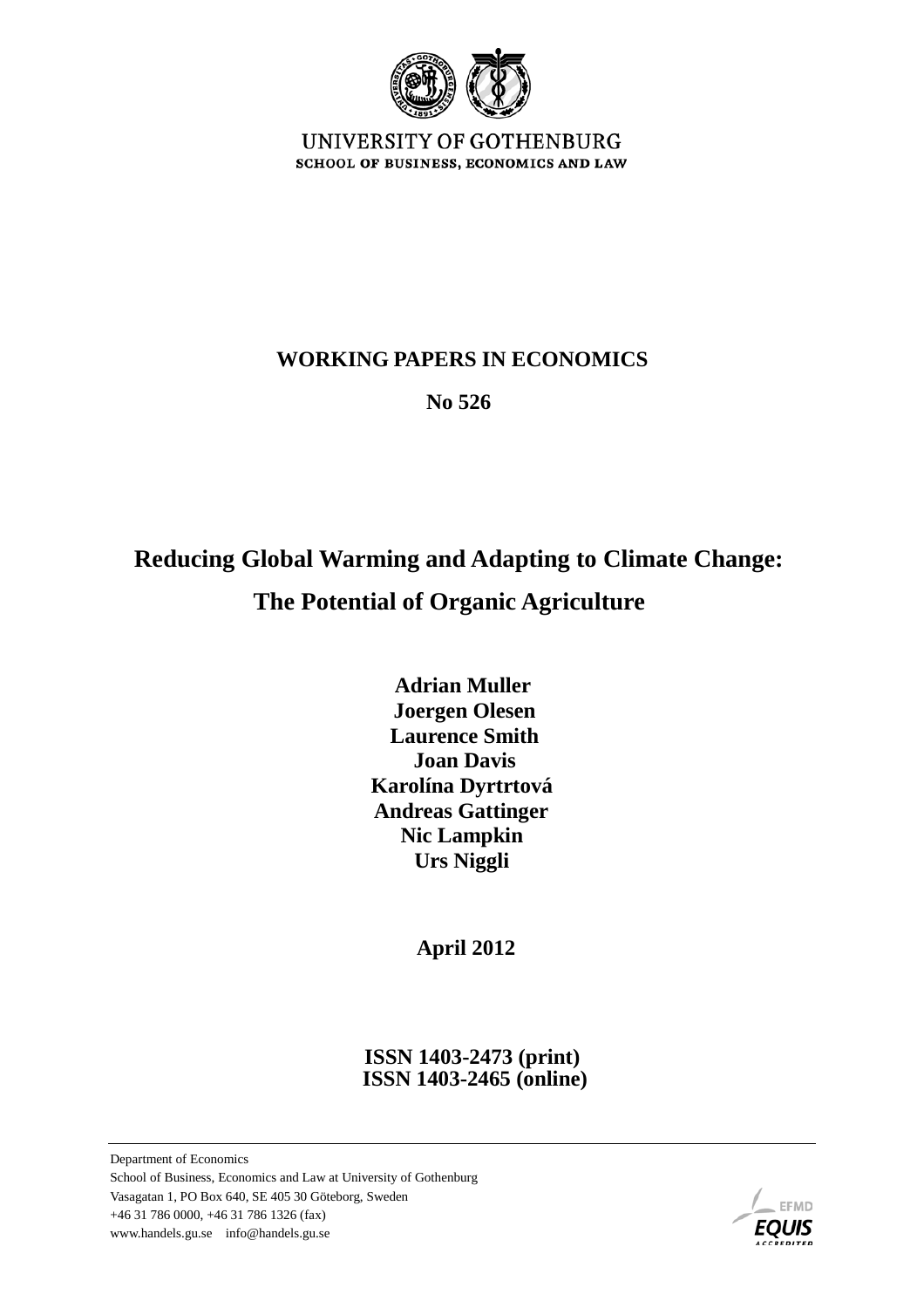### **Reducing Global Warming and Adapting to Climate Change: The Potential of Organic Agriculture**

Adrian Muller<sup>[1](#page-1-0)\*</sup>, Joergen Olesen<sup>[2](#page-1-1)</sup>, Laurence Smith<sup>[3](#page-1-2)</sup>, Joan Davis<sup>[4](#page-1-3)</sup>, Karolína Dytrtová<sup>[5](#page-1-4)</sup>, Andreas Gattinger<sup>1</sup>, Nic Lampkin<sup>3</sup>, Urs Niggli<sup>1</sup>

ABSTRACT**:** Climate change mitigation is urgent, and adaptation to climate change is crucial, particularly in agriculture, where food security is at stake. Agriculture, currently responsible for 20-30% of global greenhouse gas emissions (counting direct and indirect agricultural emissions), can however contribute to both climate change mitigation and adaptation. The main mitigation potential lies in the capacity of agricultural soils to sequester  $CO<sub>2</sub>$  through building organic matter. This potential can be realized by employing sustainable agricultural practices, such as those commonly found within organic farming systems. Examples of these practices are the use of organic fertilizers and crop rotations including legume leys and cover crops. Mitigation is also achieved in organic agriculture through the avoidance of open biomass burning, and the avoidance of synthetic fertilizers, the production of which causes emissions from fossil fuel use.

Common organic practices also contribute to adaptation. Building soil organic matter increases water retention capacity, and creates more stabile, fertile soils, thus reducing vulnerability to drought, extreme precipitation events, floods and water logging. Adaptation is further supported by increased agro-ecosystem diversity of organic farms, based on management decisions, reduced nitrogen inputs and the absence of chemical pesticides. The high diversity together with the lower input costs of organic agriculture is key to reducing production risks associated with extreme weather events.

All these advantageous practices are not exclusive to organic agriculture. However, they are core parts of the organic production system, in contrast to most non-organic agriculture, where they play a minor role only.

Mitigation in agriculture is however not restricted to the agricultural sector alone. Consumer preferences for products from conventional or organic farms, seasonal and local production, pest and disease resistant varieties, etc. strongly influence agricultural production systems, and thus the overall mitigation potential of agriculture. Even more influential are meat consumption and food wastage. Any discussion on mitigation of climate change in agriculture thus needs to address the entire food chain, and to be linked to general sustainable development strategies.

The main challenges to dealing appropriately with the climate change mitigation and adaptation potential of organic agriculture, and agriculture in general, stem from a) insufficient understanding of some of the basic processes, such as the interaction of  $N_2O$  emissions and soil carbon sequestration, contributions of roots to soil carbon sequestration, and the life-cycle emissions of organic fertilizers, such as compost; b) lack of procedures for emissions accounting which adequately represent agricultural production systems with multiple and diverse outputs, which also encompass ecosystem services; c) the problem to identify and design adequate policy frameworks for supporting mitigation and adaptation in agriculture, i.e. such that do not put systemic approaches at a disadvantage due to difficulties in the quantification of emissions, and in their allocation to single products; d) the necessity to assure that the current focus on mitigation does not lead to neglect of other factors influencing the sustainability of agriculture, such as pesticide loads, eutrophication, acidification or soil erosion; and e) the open questions, how to address consumer behaviour and how to further changes in consumption patterns, in order to utilize their mitigation potential.

-

<span id="page-1-0"></span><sup>&</sup>lt;sup>1</sup> Research Institute of Organic Agriculture, FiBL, Ackerstrasse, Frick, Switzerland. e-mail: adrian.mueller@fibl.org, andreas.gattinger@fibl.org, urs.niggli@fibl.org

<span id="page-1-1"></span><sup>\*</sup> Corresponding author: Adrian Muller, email: adrian.mueller@fibl.org

<sup>&</sup>lt;sup>2</sup> Department of Agroecology - Climate and Bioenergy, Aarhus University, Blichers Allé 20, 8830 Tjele, Denmark. Email: jorgene.olesen@agrsci.dk

<span id="page-1-2"></span><sup>3</sup> The Organic Research Centre, Elm Farm, Hamstead Marshall, Berkshire, England. e-mail, laurence.s@organicresearchcentre.com, nic.l@organicresearchcentre.com

<span id="page-1-3"></span><sup>4</sup> ARC Aquatic Research & Consulting, Zurich, Switzerland. E-mail: arc@gmx.ch

<span id="page-1-4"></span><sup>5</sup> Bioinstitut - Institute for Organic Agriculture and Sustainable Landscape Management , Czech Republic. e-mail: karolina.dytrtova@bioinstitut.cz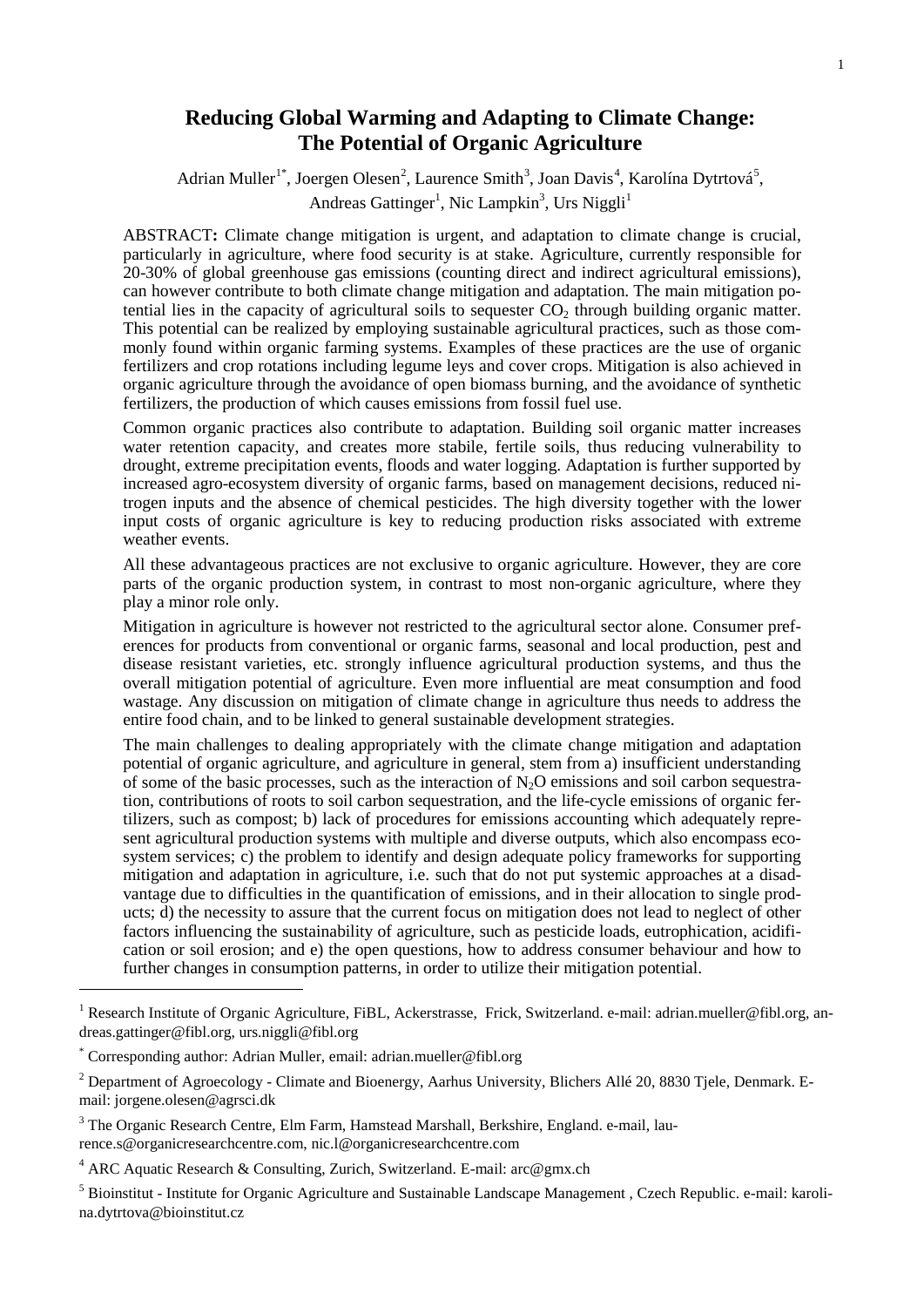The goal of this text is to provide a timely, short, understandable but nonetheless comprehensive and critical overview of the links between organic agriculture and climate change. It outlines the mitigation and adaptation potential of organic agriculture and addresses main opportunities, challenges, institutional and policy aspects, thus placing this discussion in a broader context, which also addresses consumer aspects and policies. For further details see the references given in the text and Kotschi and Müller-Sämann, 2004; Niggli et al., 2007, 2009; El-Hage Scialabba and Müller-Lindenlauf, 2010; Muller et al., 2011; Muller and Aubert, forthcoming; Muller et al., forthcoming.

#### **MITIGATION**

1. Maintaining and increasing **soil organic carbon** in agricultural systems is the option with the largest mitigation option in agriculture (Smith *et al.*, 2008). Organic agriculture (OA) has a significant potential contribution in this respect: practices that are commonly used on organic farms (use of organic fertilizers, fertility building leys with legumes and cover crops) further the production of soil organic matter (Smith *et al.*, 2008; Leifeld and Fuhrer, 2010, Chirinda et al. 2010a).

2. Organic agriculture has lower **N2O emissions** from nitrogen application, due to lower overall nitrogen input per ha than in conventional agriculture (Mäder *et al.*, 2002, Olesen et al. 2006). In those cases, where the yields are lower on organic farms, comparisons made per kg of product are less favourable for organic systems (Chirinda et al., 2010b) unless N use efficiency is higher on organic farms (cf. 4 below). The type of N input and how it is managed most likely plays a considerable role for  $N_2O$  emissions, but much still needs to be understood regarding the role of N inputs in organic form.

3. **Open burning** of crop residues and biomass waste is prohibited for agriculture in most industrialized countries, but it is still common practice in conventional agriculture in many developing countries. In organic agriculture, biomass is not burned, but recycled to the soil to improve fertility. This reduces the  $CH_4$  and  $N_2O$  emissions in comparison to conventional agriculture, where crop residues are often burnt on the field (Smith *et al.*, 2007)

4. Conventional stockless arable farms depend on the input of synthetic nitrogen fertilizers, while stockpiled manure and slurry on livestock farms create additional emissions and other environmental problems. Organic farms mitigate such problems by on-farm or cooperative use of farmyard manure between crop and livestock operations (El-Hage Scialabba and Müller-Lindenlauf 2010). In particular where this leads to an overall increase in N use efficiency, the result is a reduction in emissions per kg of product (Olesen et al., 2006).

5. Due to reduced concentrate feed use in **ruminant animal husbandry**, organic animal agriculture causes less direct land use change (deforestation to gain cropland for concentrate feed production) and thus also less  $CO<sub>2</sub>$  emission from soil carbon losses due to this change. Since organic grassland and fodder production is often equally productive as with conventional systems there are little indirect land use change effects. On the other hand, higher roughage diets can lead to higher methane emissions from ruminants (Shibata and Terada, 2010). The net effect of increased roughage nonetheless yields an overall reduction in emissions. Research comparing ruminant livestock production systems also shows that organic farming systems perform favourably, in terms of energy use, due to energy savings associated with reliance on clovergrass leys and high forage/low cereal diets (Lampkin, 2007). In addition, animal welfare is improved, as a high roughage diet is more natural for ruminants (Zollitsch *et al.*, 2004). Furthermore increased longevity within organic systems reduces the relative emissions from the unproductive rearing phase of dairy cows (Lynch *et al.*, 2011).

6. Ca. 1% of global fossil energy consumption is used for **chemical nitrogen fertilizer** production. Organic agriculture does not contribute to these emissions, as no chemical nitrogen fertilizers are used. In organic agriculture, nitrogen input stems from the use of nitrogen fixing leguminous plants and the application of manure and compost. Biological N fixation is not in itself a source of  $N_2O$ (Rochette and Janzen, 2005 ), but soil incorporation of N-rich plant residues from legume crops can lead to high emissions of  $N_2O$  (Moller and Stinner, 2009). More research is however needed to determine the relative performance of organic vs. chemical fertilizers, based on lifecycle emissions and including interactions with soil carbon levels. To give justice to the systemic aspects of organic agriculture, one needs to go beyond the mere comparison of fertilizer types. The fact that organic systems are based on lower nitrogen inputs, closed nutrient cycles and combined animal and plant production needs to be accounted for, and this requires a holistic perspective on the accounting of greenhouse gas emissions from farming systems. Furthermore, there are strong indications from many cases that application of synthetic nitrogen fertilizers can lead to losses of soil organic matter (Khan et al. 2007, Mulvaney et al. 2009). Generalisation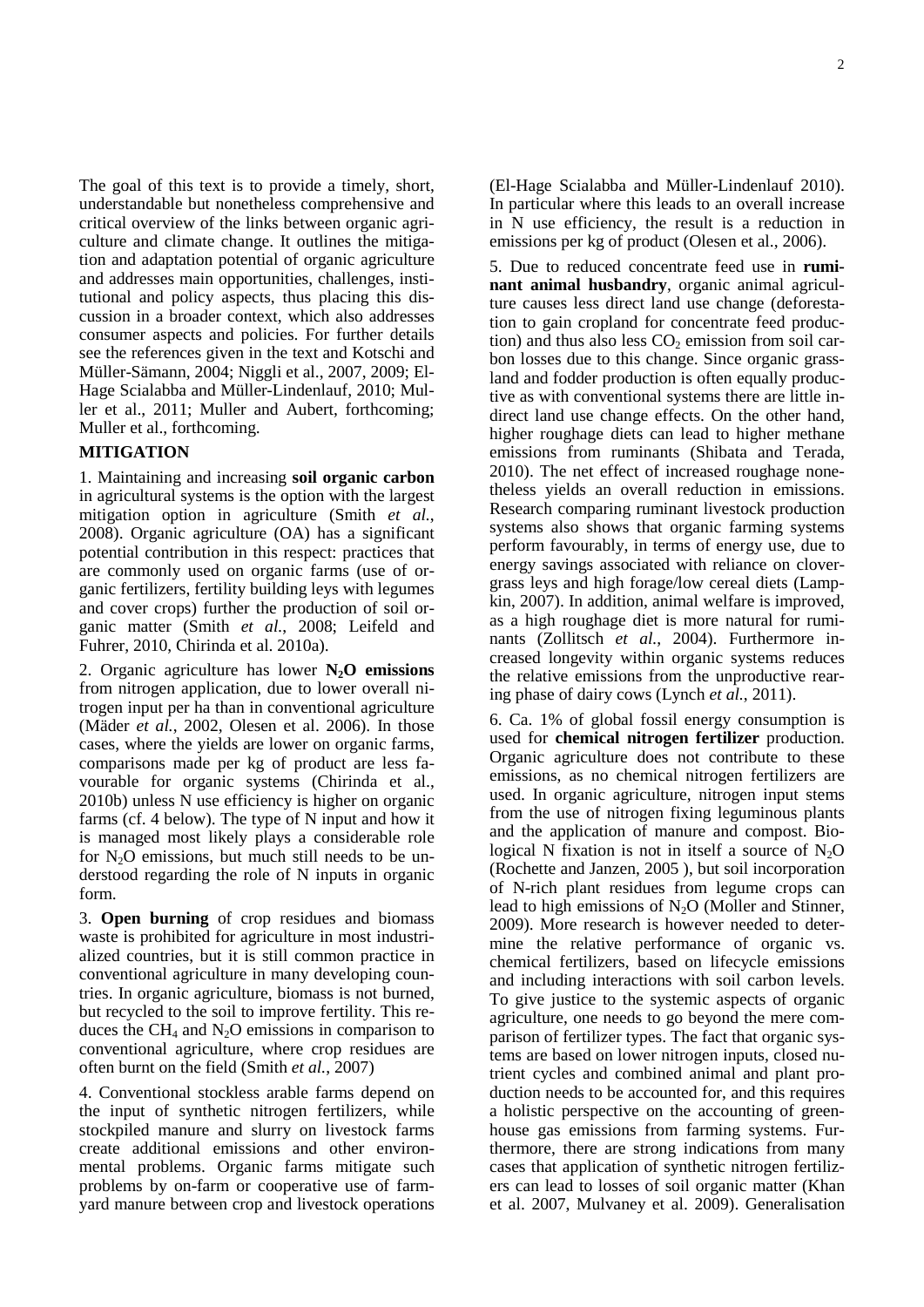of these findings is however discussed controversially (Ladha et al. 2011; see also the various comments and replies on the two articles mentioned above).

7. In the majority of cases, organic farming systems use less **fossil energy** on a per hectare and per unit of food produced basis, than conventional farming systems (Schader et al. 2011). Energy use in OA is 20-30% (crop farms, per ha: based on corn and soybeans) to 50% (livestock, per kcal meat protein: organic grass-fed beef vs. conventional grain-fed beef) lower than in conventional agriculture (Pimentel *et al.*, 2005; Pimentel, 2006). The lower energy use on organic farms is largely because industrial fertilizers and pesticides are not used, thus avoiding the energy inputs for their production. (Lampkin, 2007). However, in cases where the yields of organic farms are lower, the energy input per unit output can also be higher (Cormack and Metcalfe, 2000). This is the case for potatoes, for example. Weed control can also pose particular challenges to organic systems, thus potentially increasing tillage needs and corresponding energy consumption. But on the average, the increased machinery use requires less energy, than needed for fertilizer production (Cormack and Metcalfe, 2000). An exception is flame weeding of organic carrots.

8. **Further mitigation options** in agriculture include a) on-farm biogas production from agricultural waste, in particular from manures and crop residues; b) optimized manure and slurry management (optimized stables) and storage (coverage); c) use of resistant varieties and effective crop breeding (to reduce energy needs for spraying and to increase productivity); d) reduced tillage to increase soil carbon contents; e) increased efficiency of machinery and their use (e.g. optimal tire pressure and speed on the fields) and of buildings to reduce energy use; f) non-permanently flooded rice production; this avoids methane emissions, but may increase  $N_2O$  emissions, in particular at high N rates.

#### **ADAPTATION**

9. Farm practices commonly used within organic agriculture increase and stabilize **soil organic matter**. As a result, soils under organic management can better capture and store water than soils of conventional cultivation (Reganold *et al.*, 1987). Organic production is thus less prone than conventional cultivation to extreme weather conditions, such as drought, flooding, and water-logging (El-Hage Scialabba and Müller-Lindenlauf 2010), which are expected to become much more frequent under climate change (Ahmed et al. 2009). Organic farming practices have also been shown to reduce

soil erosion (Siegrist et al. 1998), increase aggregate stability and stimulate soil biological activity (Lampkin, 2007). Organic agriculture thus provides protective responses to key consequences of climate change, particularly those associated with increased occurrence of extreme weather events, storms, droughts and floods. As already mentioned, these benefits do not depend on the implementation of OA as a whole system, but on implementation of certain key practices such as recycling of manures and crop residues through organic fertilizers, which can also be implemented in conventional agriculture.

10. Organic agriculture also increases **soil quality and fertility**, with regard to soil nutrients, improved soil structure and aeration, water retention capacity and thus water availability. The biological diversity of soil microbes, insects and earthworms is increased, all of which have important roles for soil quality (Mäder *et al.*, 2006).

11. Organic agriculture uses a greater level of diversity among crops, crop rotations and production practices than commonly employed in conventional, industrialized agriculture, which often is based on monocultures. Organic farms have a generally higher **biodiversity**, also due to set-aside areas and other landscape elements. This improves ecological and economic stability. The diversity of income sources, as well as the resilience to adverse effects of climate change is thus increased. An example of the benefits is the enhanced biodiversity, which reduces pest outbreaks and severity of plant and animal diseases, while also improving utilization of soil nutrients and water (Smith *et al.*, 2011). For improving resilience to a higher occurrence of heat waves under climate change, the use of agroforestry and shade trees can be a very efficient mechanism for lowering critical temperatures. These diverse systems may also enhance carbon sequestration (Smith and Olesen, 2010).

12. Organic agriculture is a **low-risk farming strategy** based on lowering external inputs and optimizing biological functions. Besides lowering toxicity, reduced inputs lower costs and thus contribute to the competitiveness of organic agriculture economically. In addition, organic price premiums may be realized. These factors working together can lower the financial risks and improve the rewards. They provide a type of low cost but effective insurance against crop reduction or failure (El-Hage Scialabba and Hattam, 2002; Eyhorn, 2007). Due to this increased coping capacity of the farms, the risk of indebtedness in general is lowered. Organic agriculture is thus most often a viable alternative for poor farmers. Risk management, riskreduction strategies, and economic diversification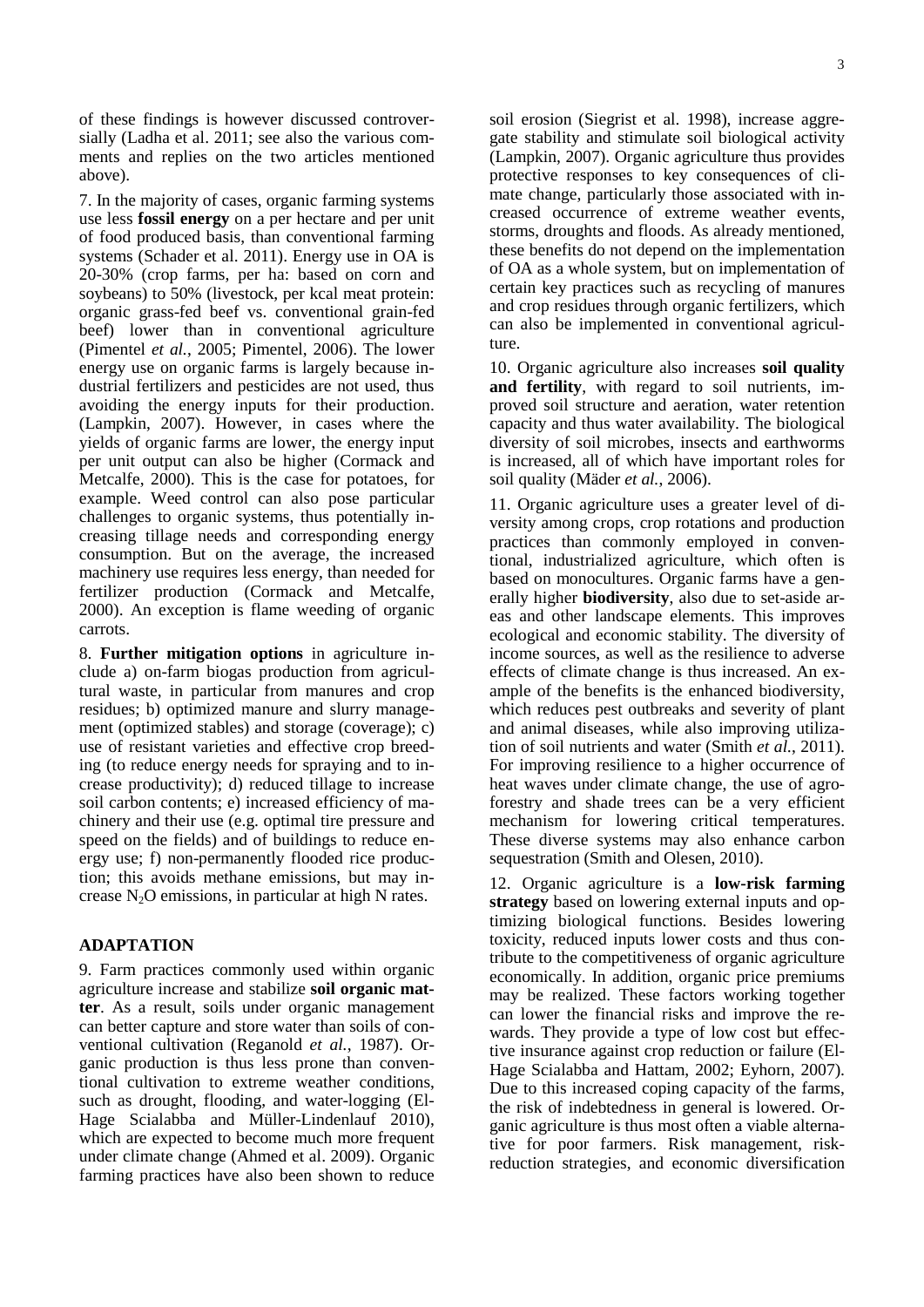to build resilience are also prominent aspects of adaptation to climate change.

13. Organic agriculture provides a good opportunity to utilize **local and indigenous farmer knowledge**, adaptive learning and crop development, which are seen as important sources for adaptation to climate change and variability in farming communities. However, it is important to stress that existing local knowledge, in the front of climate change, needs to be updated by more intensive observations and their interpretation, as well as with the assistance of research, experimentation and innovation.

14. **Further adaptation options** include plant breeding for improved drought and heat resistance, use of locally adapted varieties (e.g. some traditionally grown local varieties) and optimized feeding practices to avoid heat stress for animals (e.g. early morning or night pastures).

#### **OPPORTUNITIES**

15. Organic agriculture can build on **wellestablished practice** with decades of use in various climate zones, and under a wide range of specific local conditions. There are other forms of sustainable agriculture, but due to the well-defined standardization of organic agriculture, and its strong acceptance, it provides a useful tool for policy makers.

16. Necessary **practice and knowledge for organic agriculture are thus readily available** for most aspects (an exception is reduced tillage). Organic agriculture in developing countries does not depend heavily on technology transfer and largescale investments. This is of particular importance in the context of empowerment of the most vulnerable rural populations that largely live from agriculture.

17. **Financial requirements** of organic agriculture, as an adaptation or mitigation strategy are low. Additional costs come from extension services, providing information, and, if certified, certification costs.

18. A further benefit of organic agriculture is its role for **water protection and replenishment**. Absence of pesticides and chemical fertilizers reduces water pollution in general, and the reduced nitrogen input lowers contributions to eutrophication of water bodies and to N contamination, mainly as nitrate, of drinking water. Some research points out that timing and management of N inputs can be more important for this than the total amount of N applied (Askegaard et al. 2011). Reduced irrigation needs, due to protection against water evaporation (vegetative soil cover, mulching) and the better water harvesting capacities of soils also increase water availability. Of particular relevance in arid areas, is the capacity of healthy soils to capture dew. Under arid conditions, the annual amount of dew can be more than from precipitation.)

#### **CHALLENGES**

19. Critical points are **training, extension services and information provision**, as well as institutional structures, such as market access. These need to be available. It can also be risky if economic viability of a project depends on a certain level of organic price premium, as this increases the vulnerability to demand and price dynamics.

20. Of particular relevance are **yields and food security**. Doubts have been frequently expressed about the capacity of organic agriculture to produce as much food as conventional agriculture. Recent research has however shown that organic and other approaches of sustainable agriculture, particularly in developing countries and arid regions, can have considerably higher yields than currently used agriculture (Badgley *et al.*, 2007). Pretty et al. (2006) analyzed 286 projects in 57 countries, covering 37 million hectares and found that sustainable agricultural practices led to an average increase in yields of 79%. Focusing on their data from Africa, based on 114 projects in 24 countries, covering 2 million ha (UNEP-UNCTAD 2008), shows an average yield increase of 116%. Organic agriculture is thus acknowledged as being able to contribute to food security (Food and Agriculture Organisation of the United Nations FAO, 2007). A particular benefit of organic agriculture is that it usually performs better than conventional agriculture under water scarcity. In intensively farmed regions under optimal conditions, yields tend to be lower in organic than in conventional agriculture (Badgley *et al.*, 2007). In such contexts, organic agriculture has thus an increased land demand to provide the same amount of output. This discussion also relates to logistics and consumer aspects. In the context of such assessments, the current level-of-output may not be an adequate benchmark, as much fertile land is used to grow feeds for livestock production, primarily for meat production, which has large associated losses related to energy and nutrition for humans, and it also contributes greatly to emissions of greenhouse gases (Herrero et al., 2011). In addition, a huge amount of the final food produce is wasted or lost during storage (30-40% globally, Godfray *et al.*, 2010). Reducing wastage, as well as overconsumption, would also lower pressure to increase productivity.

21. **More research is needed**, in particular to increase knowledge on a) the sequestration potential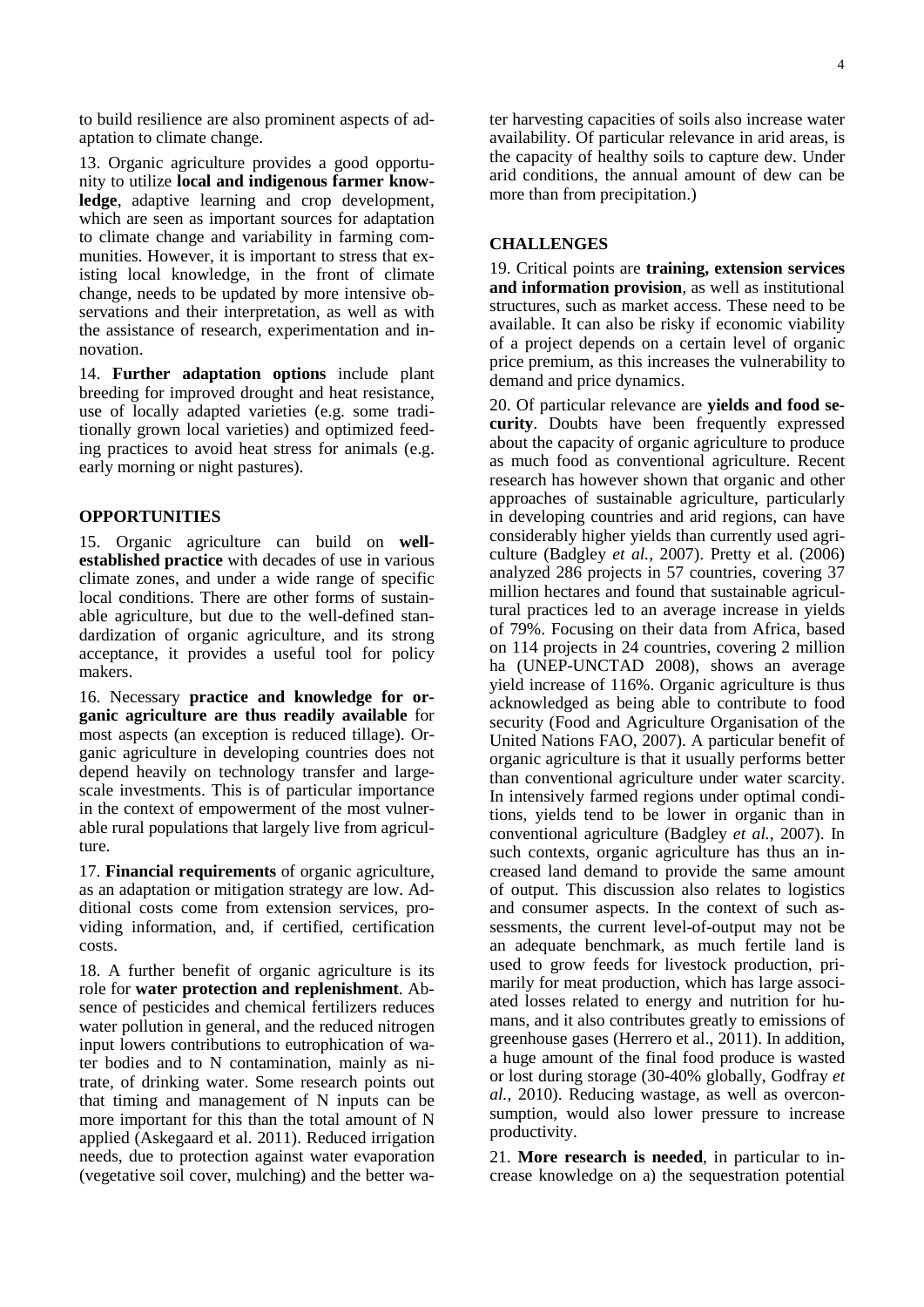of above- and below-ground carbon input and how different crops, soil types, management practices and climate conditions affect this; b) the life cycle emissions of organic fertilizers; c) how to minimize emissions from mulching green manures and cover crops; d) the interaction of  $N_2O$  emissions and soil carbon contents; e) the adaptability of plants to environmental stress and optimal breeding strategies, f) the use of complex agro-ecological systems (including agro-forestry) to increase resilience to climate change and also enhance carbon sequestration, and g) the relevance and effect of differences in farming systems, i.e. not only in single practices on climate change mitigation and adaptation.

22. **Consumer aspects** are key. A high mitigation potential lies in increased preferences for organic products, reduced meat consumption and reduced food wastage (Godfray *et al.*, 2010; MacMillon and Middleton, 2010). The question of how to improve on these aspects poses major challenges. Public debates and information provision should be initiated as a starting point.

#### **INSTITUTIONAL AND POLICY ASPECTS**

23. Institutions need to have a systemic view and understanding of the issues. This would prevent complex agricultural production systems, such as organic agriculture, from being disadvantaged (e.g. by overly focusing on specific technologies). Mitigation and adaptation in agriculture have to deal with many **uncertainties** and - partly fundamental **knowledge gaps**. This has to be taken into account when designing policy instruments and other institutions (e.g. on measurement, reporting and verification) for mitigation and adaptation in agriculture.

24. Due to the **systemic approach of OA and its multiple outputs**, comprising ecosystem services besides commodities, comparison of organic to conventional agriculture is difficult. Due account has to be given to the functional unit (e.g. GHG emissions per ha or per kg output) on which comparisons are based. Basing comparisons of farming systems on methods that are adequate for standardized, well-separable processes, such as often dominating in industry, may lead to negatively biased assessment of systemic approaches such as OA.

25. This problem is most prevalent in **life-cycle analysis**, where emissions per unit output are the most common metric. The current variation in data sourcing and allocation methods means there is a large influence of the analysts on the data and methods chosen (TRADA, 2009), which may be random or, regrettably, biased. This variation is particularly acute with regard to  $N_2O$  emissions from fertilizer production and use, and rates of soil carbon sequestration under different management practices.

26. Uncertainties and institutional challenges are of particular importance when assessing **concrete policy instruments** for climate change mitigation. In particular offset mechanisms, such as the Clean Development Mechanism or Emissions Trade, where emissions in one location can be offset by reductions in another, may not be adequate to cover agriculture: there is a danger that well quantifiable and secure emissions from industrial installations are offset by very uncertain and highly varying reductions from agricultural projects.

27. The question on how to best **design mitigation policy for agriculture** remains open. As offset mechanisms are problematic, governmental regulation, prescription of certain practices or technical specification, or certain environmental taxes or subsidy schemes could be used. Such discussion is taking place in the context of the emerging specification of Nationally Appropriate Mitigation Actions NAMAs, a still undefined term. In organic agriculture, trade-offs between food production and other ecosystem services are minimal. Thanks to its multi-output character, it is especially appropriate for NAMAs as it delivers mitigation and adaptation benefits together with biodiversity gains. Supporting OA can be a more effective and efficient part of a set of policies than other, more targeted, singlegoal policy instruments (Schader 2009), especially when the already existing certification scheme can be used for the reporting. It should therefore be assured that any rules for further specification NA-MAs are not at odds with systemic agricultural practices, such as organic agriculture. It will, however, require also within the organic agriculture research, an increased focus, innovation and extension on management practices that favour both mitigation and adaptation.

#### **REFERENCES**

**\_\_\_\_\_\_\_\_\_\_\_\_\_\_\_\_\_\_\_\_\_\_\_\_**

Ahmed, S.A., Diffenbaugh, N.S., Hertel, T.W., 2009. Climate volatility deepens poverty vulnerability in developing countries. Environmental Research Letters 4, 034004.

Askegaard, M., Olesen, J.E., Rasmussen, I.A. & Kristensen, K. (2011). Nitrate leaching from organic arable crop rotations is mostly determined by autumn field management. Agriculture, Ecosystems and Environment 142, 149-160.

Badgley, C., Moghtader, J., Quintero, E., Zakem, E., Chappell, M.J., Avilés-Vàzquez, K., Samulon, A., Perfecto, I., 2007. Organic agriculture and the global food supply. Renewable Agriculture and Food Systems 22, 18.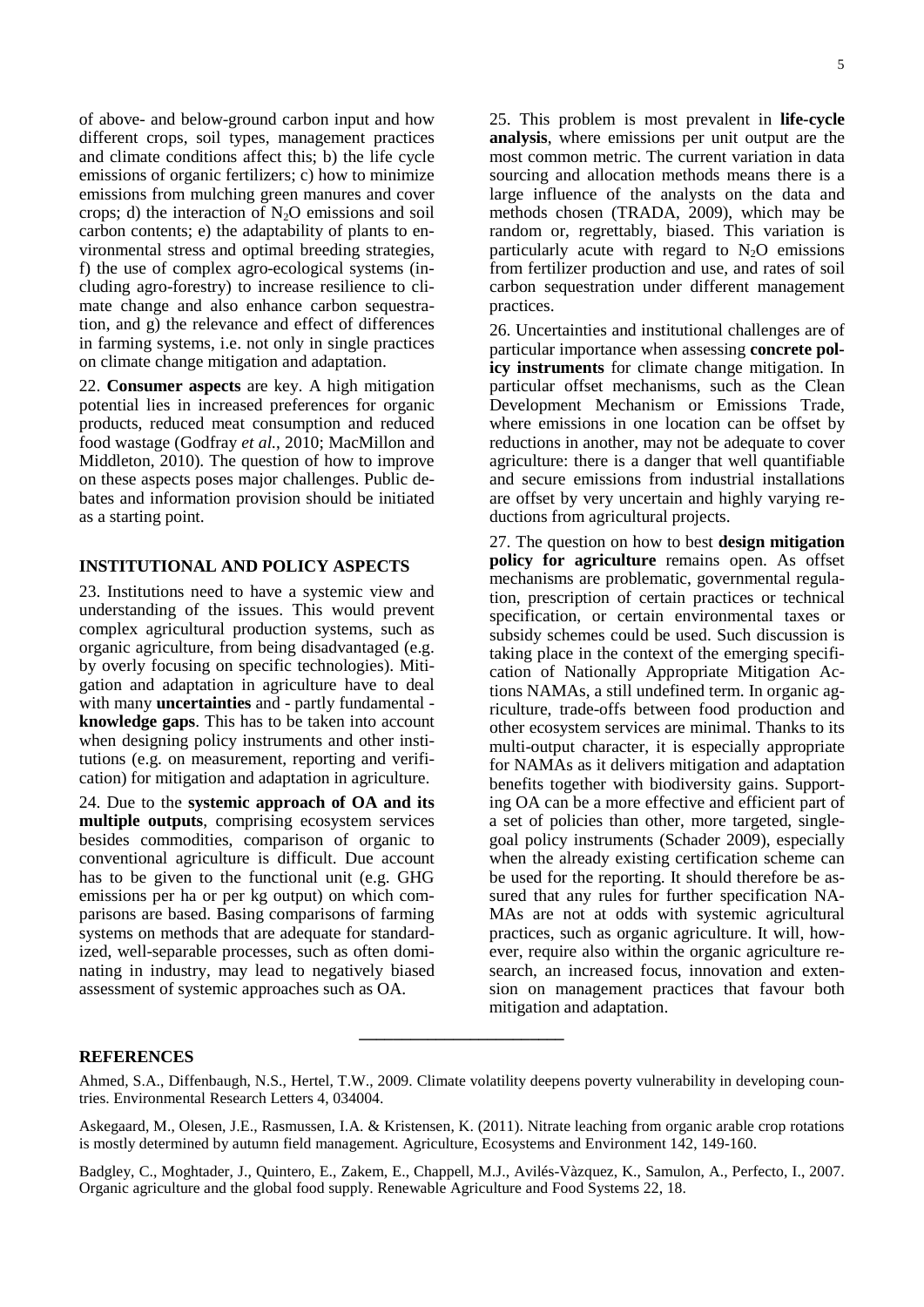Chirinda, N., Olesen, J.E., Porter, J.R., Schjønning, P., 2010a. Soil properties, crop production and greenhouse gas emissions from organic and inorganic fertilizer-based arable cropping systems. Agriculture Ecosystems & Environment 139, 584-594.

Chirinda, N., Carter, M.S., Albert, K.R., Ambus, P., Olesen, J.E., Porter, J.R. & Petersen, S.O. (2010b). Emissions of nitrous oxide from arable organic and conventional cropping systems on two soil types. Agriculture, Ecosystems and Environment 136, 199-208.

Cormack, W., Metcalfe, P., 2000. Energy Use in Organic Farming Systems. Defra Final Project Report. Defra.

El-Hage Scialabba, N., Hattam, C., 2002. Organic Agriculture, Environment and Food Security. Rome: FAO. [online]. [http://www.fao.org/docrep/005/y4137e/y4137e00.htm.](http://www.fao.org/docrep/005/y4137e/y4137e00.htm) Accessed 27/07/11.

El-Hage Scialabba, N., Müller-Lindenlauf, M., 2010. Organic agriculture and climate change. Renewable Agriculture and Food Systems 25, 11.

Eyhorn, F., 2007. Organic Farming for Sustainable Livelihoods in Developing Countries: The Case of Cotton in India. Inauguraldissertation der Philosophisch-naturwissenschaftlichen Fakultät der Universität Bern. Zürich: VDF Hochschulverlag AG.

Food and Agriculture Organisation of the United Nations FAO, R., 2007. Report on the International Conference on Organic Agriculture and Food Security, Rome 3-5 May 2007. Rome: FAO.

Godfray, H., Beddington, J., Crute, I., Haddad, L., Lawrence, D., Muir, J., Pretty, J., Robinson, S., Thomas, S., Toulmin, C., 2010. Food Security: The Challenge of Feeding 9 Billion People. Science 327, 6.

Halberg, N., Steen Kristensen, E., Sillebak Kristensen, I., 1995. Nitrogen Turnover on Organic and Conventional Mixed Farms. Journal of Agricultural and Environmental Ethics 8, 22.

Herrero, M., Gerber, P., Vellinga, T., Garnett, T., Leip, A., Opio, C., Westhoek, H.J., Thorton, P.K., Olesen, J., Hutchings, N., Montgomery, H., Soussana, J.F., Steinfeld, H. & McAllister, T.A. (2011). Livestock and greenhouse gas emissions: The importance of getting the numbers right. Animal Feed Science and Technology 166-167, 779-782.

Khan, S., Mulvaney, R., Ellsworth, T. and Boast, C., 2007. The Myth of Nitrogen Fertilization for Soil Carbon Sequestration. Journal of Environmental Quality 36: 1821–1832

Kotschi, J., Müller-Sämann, K., 2004. The Role of Organic Agriculture in Mitigating Climate Change – a Scoping Study. Bonn, Germany: IFOAM.

Ladha, J., Reddy, C. K., Padre, A. and van Kessel, C., 2011. Role of Nitrogen Fertilization in Sustaining Organic Matter in Cultivated Soils. Journal of Environmental Quality 40: 1756-1766

Lampkin, N. 2007. Organic Farming's Contribution to Climate Change and Agricultural Sustainability. Welsh Organic Producer Conference, 18<sup>th</sup> October 2007.

Leifeld, J., Fuhrer, J., 2010. Organic Farming and Soil Carbon Sequestration: What Do We Really Know About the Benefits? AMBIO: A Journal of the Human Environment 39, 14.

Lynch, D., MacRae, R., Martin, R., 2011. The Carbon and Global Warming Potential Impacts of Organic Farming: Does It Have a Significant Role in an Energy Constrained World? Sustainability 40.

MacMillon, T., Middleton, J., 2010. Livestock Consumption and Climate Change: Progress and Priorities. Food Ethics Council Report. [online]. [www.foodethicscouncil.org.](http://www.foodethicscouncil.org/) Accessed 01/06/11.

Mäder, P., Fließbach A, Dubois D, Gunst L, Fried P, Niggli, U., 2002. Soil Fertility and Biodiversity in Organic Farming. Science 296, 4.

Mäder, P., Fließbach, A., D, D., L, G., Jossi, W., Widmer, F., Oberson, A., Frossard, E., Oehl, F., Wiemken, A., Gattinger, A., Niggli, U., 2006. The DOK experiment (Switzerland). In: Raupp, J., Pekrun, C., Oltmanns, M., Köpke, U. (Eds.), ISOFAR Scientific Series. University of Bonn, Germany.

Moller, K., Stinner, W., 2009. Effects of different manuring systems with and without biogas digestion on soil mineral nitrogen content and on gaseous nitrogen losses (ammonia, nitrous oxides). European Journal of Agronomy. 30, 1-16.

Muller, A., 2009. Benefits of Organic Agriculture as a Climate Change Adaptation and Mitigation Strategy in Developing Countries. Environment for Development: Discussion Paper Series. [online]. [http://www.ifr.ac.uk/waste/reports/benefitsoforganicagriculture.pdf.](http://www.ifr.ac.uk/waste/reports/benefitsoforganicagriculture.pdf) Accessed 01/06/11.

Muller, A., Aubert, C., forthcoming. The potential of organic agriculture to mitigate the impact of agriculture on global warming - a review. In: Penvern, S. (Ed.), Organic Farming, prototype for sustainable agricultures? Springer.